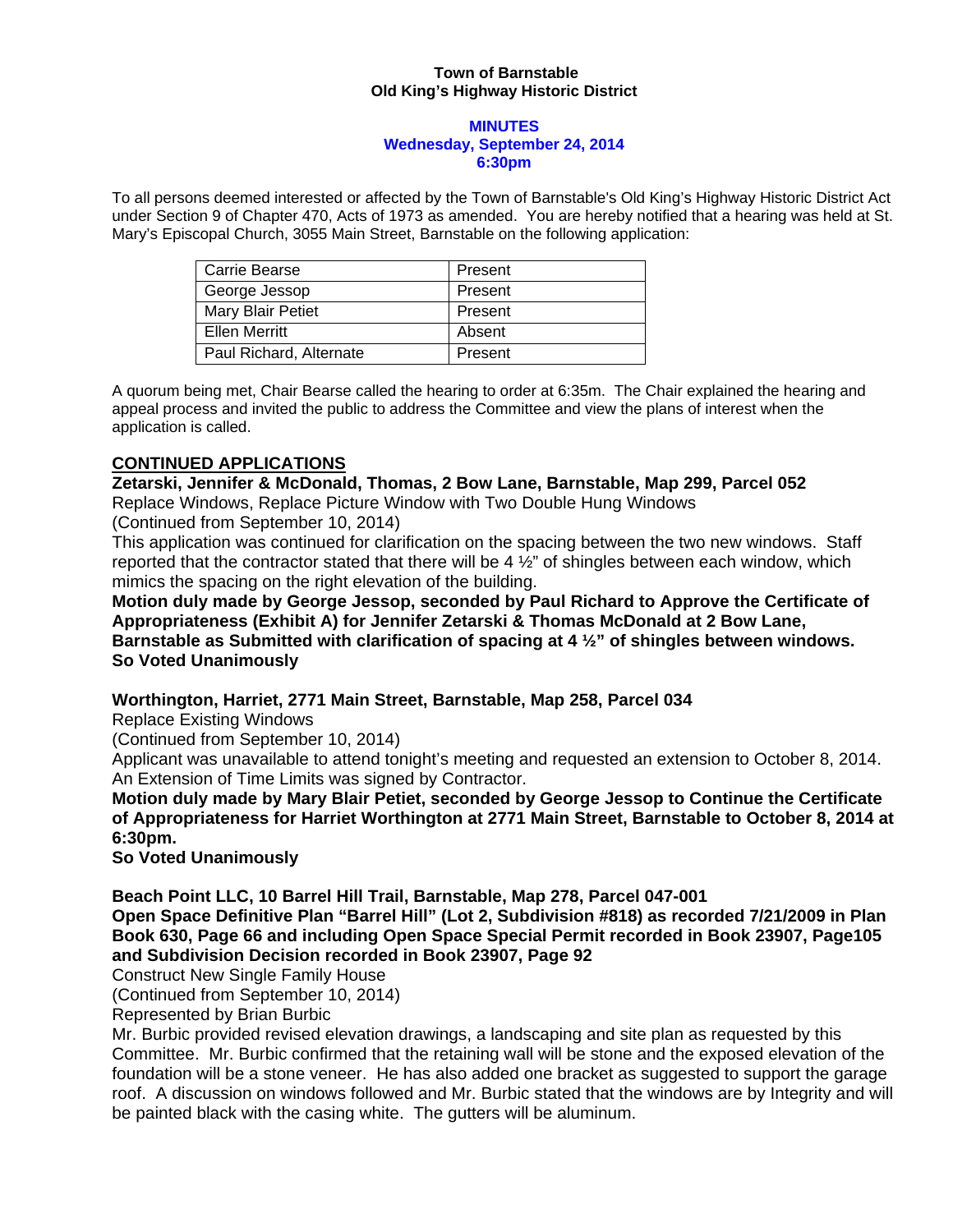**Motion duly made by George Jessop, seconded by Mary Blair Petiet to Approve the Certificate of Appropriateness (Exhibit B) for Beach Point LLC, 10 Barrel Hill Trail, Barnstable, Map 278, Parcel 047-001 Open Space Definitive Plan "Barrel Hill" (Lot 2, Subdivision #818) as recorded 7/21/2009 in Plan Book 630, Page 66 and including Open Space Special Permit recorded in Book 23907, Page105 and Subdivision Decision recorded in Book 23907, Page 92 as Amended per revised plans, receipt of landscaping & site plans which indicate stone retaining walls, stone veneer for exposed foundation and the addition of a 4th bracket to support the garage roof. So Voted Unanimously** 

## **APPLICATIONS**

## **Cannatella, Franco, 164 Marstons Lane, Barnstable, Map 350, Parcel 031**

Install Solar Panels on Rear Elevation

Represented by Nila Miller, Solar City

Ms. Miller explained the project of 35 solar panels proposed for the rear elevation of the house. The panels are black which should blend with the black roof. She referred to the site plan which was included in the application and indicated that the panels will not be visible from any public way. George Jessop asked if any trees would need to be removed and Ms. Miller responded that they will not have to take down any trees.

**Motion duly made by George Jessop, seconded by Mary Blair Petiet to Approve the Certificate of Appropriateness (Exhibit C) for Franco Cannatella at 164 Marstons Lane, Barnstable as Submitted due to location of the solar panels on the rear elevation which will not be visible from any Public Way.** 

**So Voted Unanimously** 

## **Spensley, Lynn & Erika DePapp, 89 Moco Road, West Barnstable, Map 195, Parcel 020**  Demolish Attached Garage

Applicant signed a Waiver to Appear and requests that the Committee review the application with no representation. Upon review of the photographs included in the application, all members believe the removal of the garage type structure would be appropriate.

# **Motion duly made by George Jessop, seconded by Mary Blair Petiet to Approve the Certificate of Demolition (Exhibit D) for Lynn Spensley and Erika DePapp at 89 Moco Road, West Barnstable as Submitted.**

## **So Voted Unanimously**

### **LaPadula, Leonard & Paulette, 84 Stonehedge Drive, Barnstable, Map 317, Parcel 070**  Install 6' Vertical Fence

Represented by Leonard LaPadula

Carrie Bearse confirmed that the fence will be natural wood with a flat top and added that there are a couple of other fences in the neighborhood similar in design. Photographs included in the application indicate that the fence will hardly be seen from the road.

# **Motion duly made by Mary Blair Petiet, seconded by Paul Richard to Approve the Certificate of Appropriateness (Exhibit E) for Leonard & Paulette LaPadula at 84 Stonehedge Drive, Barnstable as Submitted.**

# **So Voted Unanimously**

**Pearson, John & Lorraine, 127 Calves Pasture Lane, Barnstable, Map 259, Parcel 002** 

Alteration of Windows & Door, Construct 4' x 17' Deck

Represented by Sara Jane Porter

The Members reviewed the application and found that the alteration of windows, the addition of a slider and deck were appropriate.

**Motion duly made by Mary Blair Petiet, seconded by George Jessop to Approve the Certificate of Appropriateness (Exhibit F) for John & Lorraine Pearson at 127 Calves Pasture Lane, Barnstable as Submitted.** 

**So Voted Unanimously**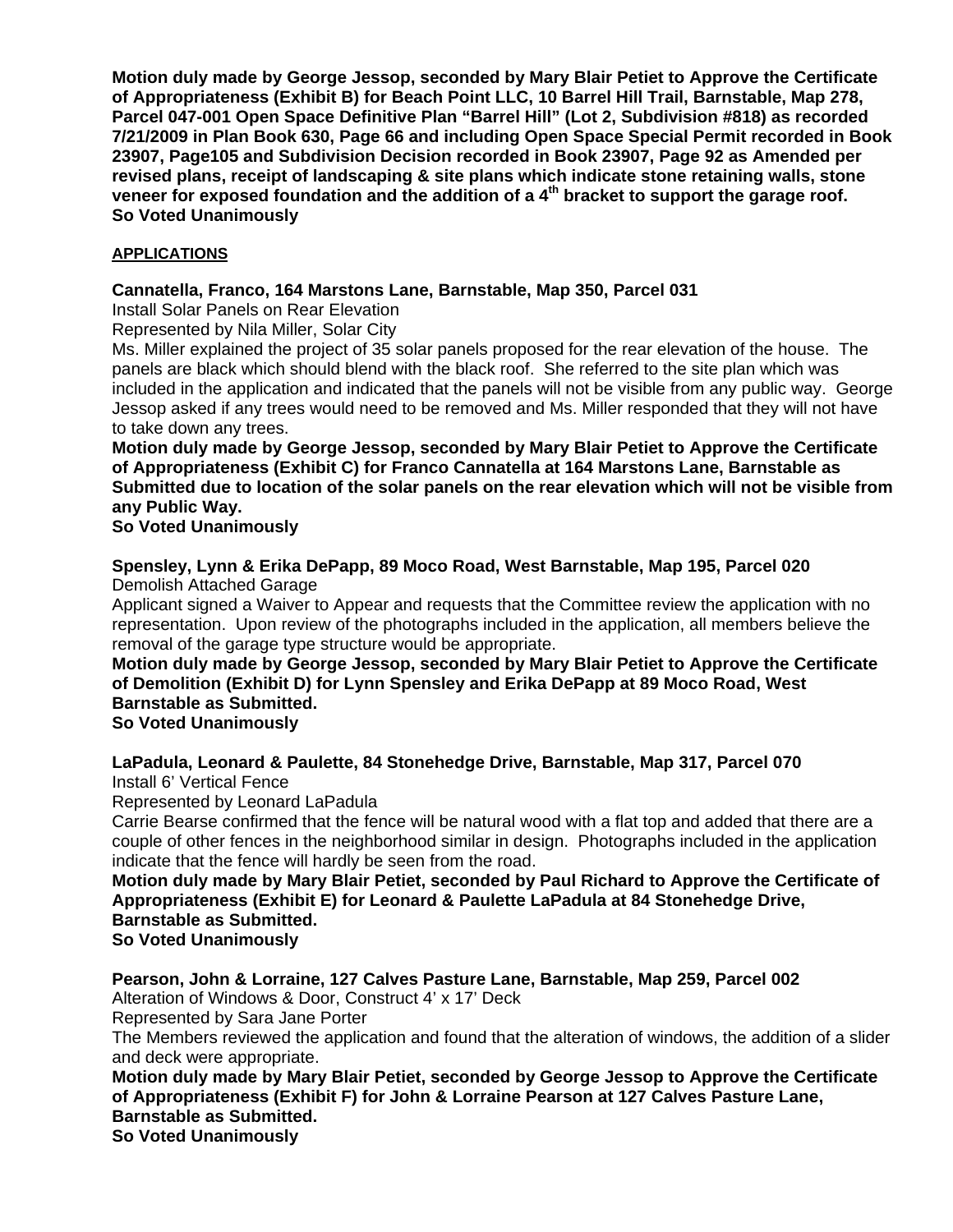# **TJ Design, LLC, 19 Salten Point Road, Barnstable, Map 280, Parcel 008**

Alteration of Windows

Represented by Michael McCue, Contractor

Mr. McCue noted that the house now has several styles of windows and he mostly is concentrating on the removal of the glass windows in the current sunroom. These will be replaced with an 8/8 grill pattern with the grills between the glass and a transom above. He also will re-side the house which has had saw tooth siding since 1959 with a cedar shingle with a bleaching oil.

## **Motion duly made by Paul Richard, seconded by George Jessop to Approve the Certificate of Appropriateness (Exhibit G) for TJ Design, LLC at 19 Salten Point Road, Barnstable as Submitted.**

**So Voted Unanimously**

## **MINOR MODIFICATIONS**

## **Grossmith Drew, Lynne, 68 Locust Lane, Barnstable, Map 319, Parcel 126**

Installation of Skylights (2)

Represented by Peter Brown, Architect

Mr. Brown was present to request that the Members reconsider their earlier decision not to allow the two skylights on the front elevation. He provided photographs of the house located across the street that has a skylight on the front elevation clearly visible from the road. He stated that he is familiar with colonial architecture, which this house resembles and it was common in colonial times to have skylights. He also added that this neighborhood has little or no historic significance. Carrie Bearse reiterated her comments that she does not feel skylights on front elevations are appropriate, but given that the house directly across the street does have one and due to the remote neighborhood, she would vote in favor under these circumstances. George Jessop inquired if the skylights were low profile and Mr. Brown indicated that they are, but not the lowest they can be. The metal framing of the lights would be grey to match the roof color.

**Motion duly made by Paul Richard, seconded by George Jessop to Approve the Minor Modification (Exhibit H) for Lynne Drew Grossmith at 68 Locust Lane, Barnstable for the installation of two skylights on the front elevation due to location of neighborhood and the fact that the house across the street also has a skylight on the front elevation. So Voted Unanimously**

### **Sullivan, Diane, 103 Wingfoot Drive, Barnstable, Map 349, Parcel 067**

Modification of Window Style on Detached Garage

A request to modify the window was received. The approved plan called for a double hung window and the revised request is for an arched window to match several that are on the existing house. **Motion duly made by Mary Blair Petiet, seconded by Paul Richard to Approve the Minor Modification (Exhibit I) for Diane Sullivan at 103 Wingfoot Drive, Barnstable as Submitted. So Voted Unanimously** 

## **CERFICATE OF EXEMPTIONS**

**Francis, Cheryl & Brian, 51 Doral Drive, Barnstable, Map 349, Parcel 034**  Construct 10' x 16' Shed **Motion duly made by Mary Blair Petiet, seconded by Paul Richard to Approve the Certificate of Exemption (Exhibit J) for Cheryl & Brian Francis at 51 Doral Drive, Barnstable as Submitted. So Voted Unanimously** 

**Kerber, Arthur & Akemi, 4260 Main Street, Barnstable, Map 351, Parcel 016**  Install 5 ½' Lamppost

**Motion duly made by Mary Blair Petiet, seconded by Paul Richard to Approve the Certificate of Exemption (Exhibit K) for Arthur & Akemi Kerber at 4260 Main Street, Barnstable as Submitted. So Voted Unanimously**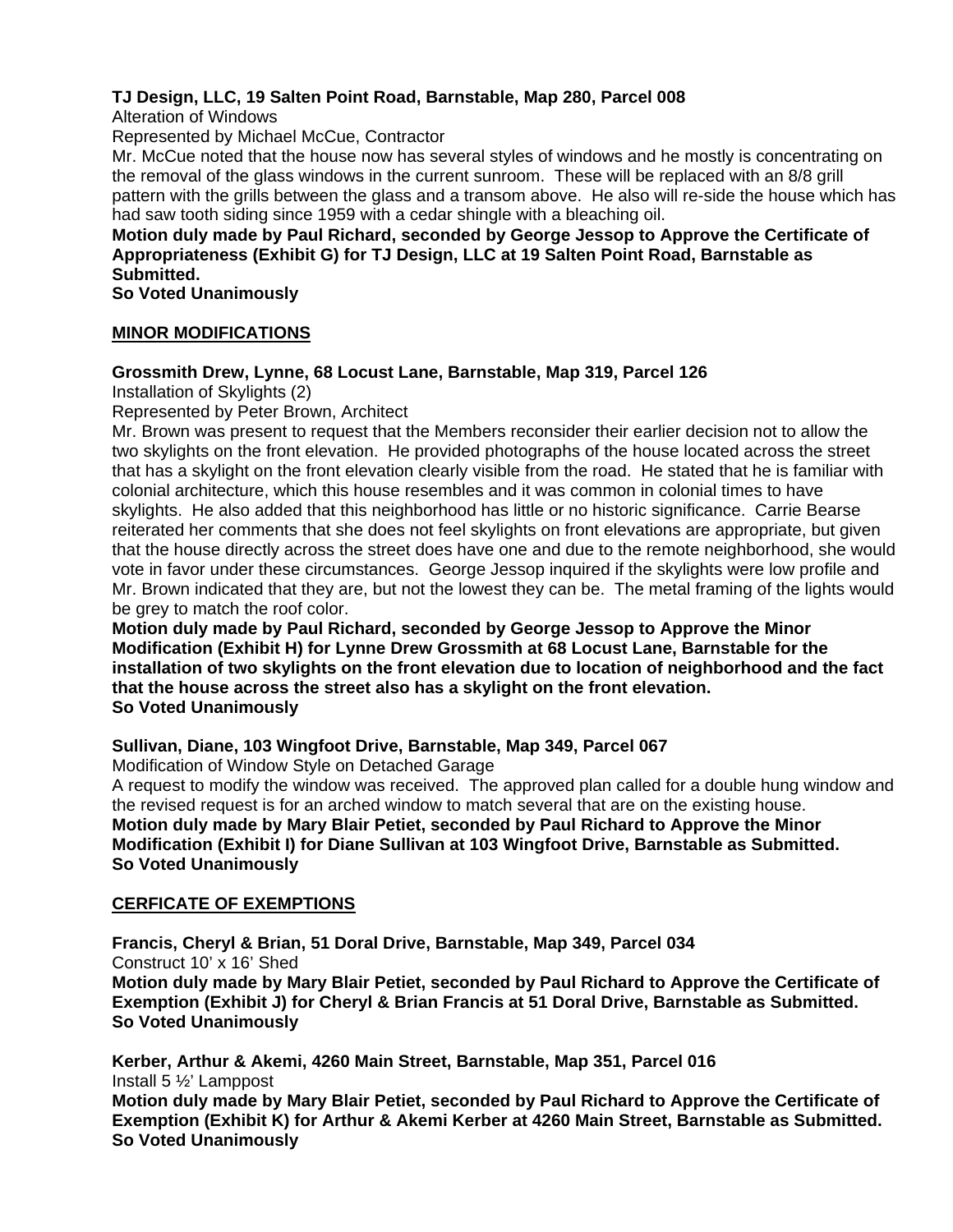**Newman, Douglas & Suzanne, 84 Allyn Lane, Barnstable, Map 258, Parcel 075**  Install Black Aluminum Rail Fence for Existing Pool **Motion duly made by Paul Richard, seconded by George Jessop to Approve the Certificate of Exemption (Exhibit L) for Douglas & Suzanne Newman at 84 Allyn Lane, Barnstable as Submitted.** 

**So Voted Unanimously** 

**West Barnstable Fire Dept, 2160 Meetinghouse Way, Barnstable, Map 154, Parcel 009**  Replace All 6/6 Windows (Snap in Grills) with 6/6 Windows (Fixed Exterior Grills) **Motion duly made by George Jessop, seconded by Mary Blair Petiet to Approve the Certificate of Exemption (Exhibit M) for the West Barnstable Fire Dept at 2160 Meetinghouse Way, Barnstable as Submitted.** 

**So Voted Unanimously** 

**Barnstable House, LLC, 3010 Main Street, Barnstable, Map 279, Parcel 021**  Change of Color, 4 Doors and Existing Sign from Green to Black **Motion duly made by Paul Richard, seconded by May Blair Petiet to Approve the Certificate of Exemption (Exhibit N) for the Barnstable House, LLC, at 3010 Main Street, Barnstable as Submitted.** 

**So Voted Unanimously** 

**Hunsaker, James, 312 Commerce Road, Barnstable, Map 318, Parcel 025**  Construct 10' x 14 Shed **Motion duly made by George Jessop, seconded by Paul Richard to Approve the Certificate of Exemption (Exhibit O) for James Hunsaker at 312 Commerce Road, Barnstable as Submitted. So Voted Unanimously** 

**Skelley, Dorothy, 2464 Meetinghouse Way, West Barnstable, Map 155, Parcel 028**  Change of Paint Color for Exterior, Doors & Shutters A discussion on the darkness of the grey was held. It was agreed that if the homeowner wishes to chose a lighter shade, which would be appropriate as well. **Motion duly made by George Jessop, seconded by Mary Blair Petiet to Approve the Certificate of Exemption (Exhibit P) as Submitted with option of a lighter shade of grey.** 

**So Voted Unanimously** 

**Town of Barnstable, 329 Mill Way, Barnstable, Map 301, Parcel 009** 

Change of Door Color to Hunter Green/English Ivy **Motion duly made by Mary Blair Petiet, seconded by Paul Richard to Approve the Certificate of Exemption (Exhibit Q) for the Town of Barnstable at 329 Mill Way, Barnstable as Submitted. So Voted Unanimously**

### **APPROVAL OF MINUTES**

**August 27, 2014 Motion duly made by Mary Blair Petiet, seconded by George Jessop to Approve the Minutes of August 27, 2014 as Submitted. So Voted Unanimously** 

**September 10, 2014 Motion duly made by Paul Richard, seconded by George Jessop to Approve the Minutes of September 10, 2014 as Submitted. AYE: Bearse, Jessop, Richard ABSTAIN: Petiet**